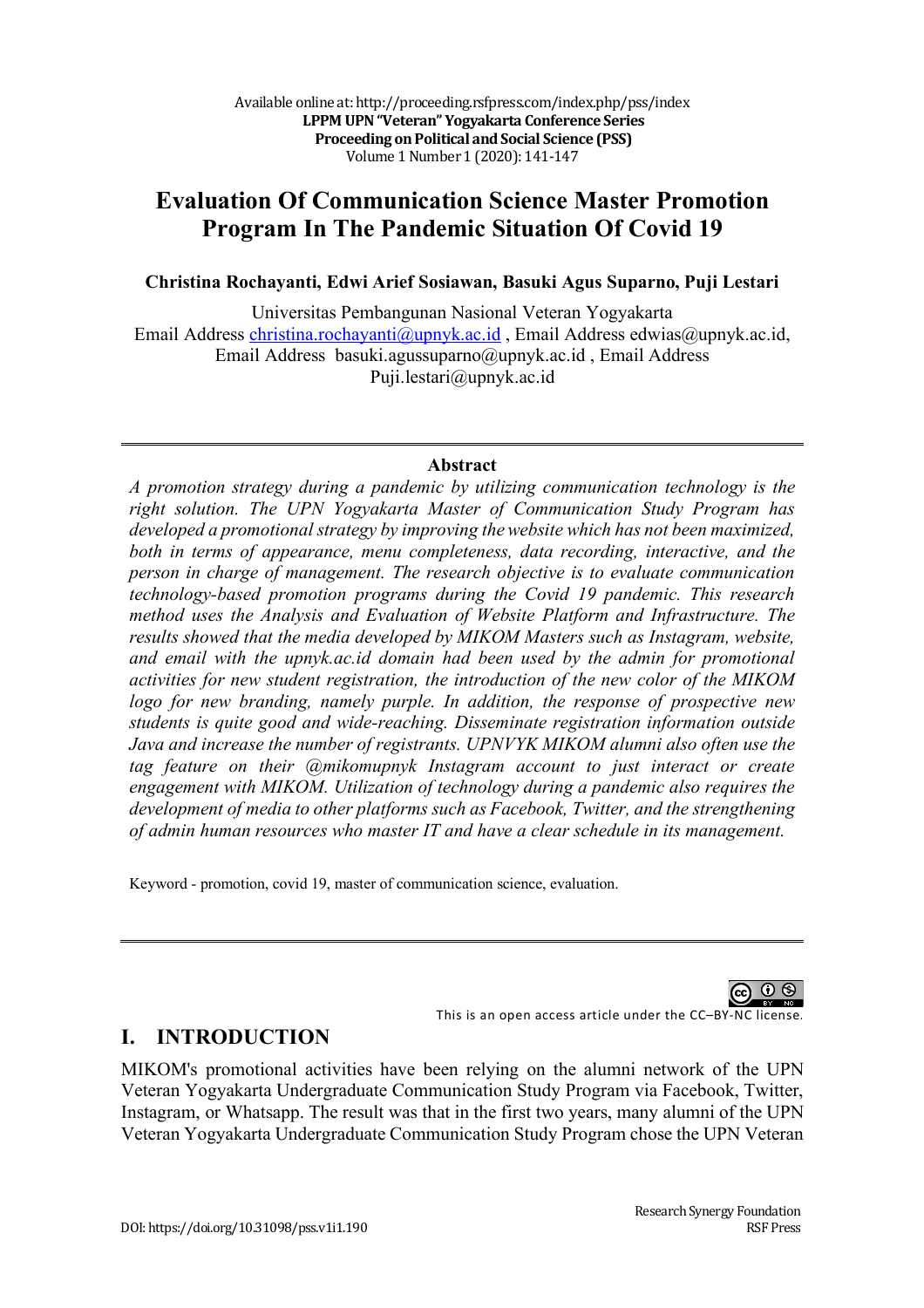Yogyakarta Communication Science Masters Study Program as an educational institution to continue their studies.

Evaluation and review of promotional activities began to be considered further. Strategic steps in promotional activities began to be synchronized between offline promotions and online promotions. Meanwhile, the demands regarding this promotion strategy must be in sync with the use of information technology. The patterns of communication behavior in accessing information and obtaining information become urgent to think about development and an increase in the interest of prospective students.

For these reasons, the development of a promotional program for the UPN Veteran Yogyakarta Master of Communication Study Program which is in line with the nuances of competition in the era of industrial revolution 4.0 is very necessary. The availability of information online is a necessity. Therefore, in the 2019 Institutional Research, a Promotion Improvement Program through IT was developed by increasing the performance of the MIKOM Website.

Last year, the promotion development of the UPN Veteran Yogyakarta Master of Communication Study Program was to develop promotion bases based on IT. The infrastructure and menus of the Web at that time were very limited. Interactive formats and automation have not been designed on the Web which is owned by the Master Study Program. Through this program, the MIKOM Website has been improved.

There are two important things that have been done in the development of the IT-based UPN Veteran Yogyakarta Communication Study Program Promotion Program, namely. The first is to increase the capacity of the Web technology infrastructure itself. Second, the development of promotional content which is packaged in a more attractive, more informative, interactive way that can be used for the purposes of managing registration forms and files, lecturer information, course information, and other institutional information. The pandemic condition demands that educational institution managers need creativity to get students and provide information related to study programs, including the S2 study program at the Department of Communication, UPN Yogyakarta. The use of information and communication technology as a promotion cannot be avoided. In the 2019 research, MIKOM already has a website, email with institutions and Instagram, as a promotional medium for getting students, it has been quite successful because it can be accessed outside Java. However, it does not mean that we are satisfied with this condition because of the tendency of students to come from universities that do not have an S @ Communication Studies program. Alumni, which were initially established as MIKOM's marketing targets, are now decreasing so that more students come from other universities. The conditions that make this research need to be continued to evaluate promotional programs during a pandemic so that in the future the better service series, more content, and features, and an admin who is good at communication technology are needed. Research on the evaluation of promotional programs has been carried out, such as Chintiya Betari Avinda I Nyoman SudiartaNi Made Oka Karini (2016). The research was conducted with the aim of evaluating the promotional strategies that have been carried out by the Department of Culture and Tourism and the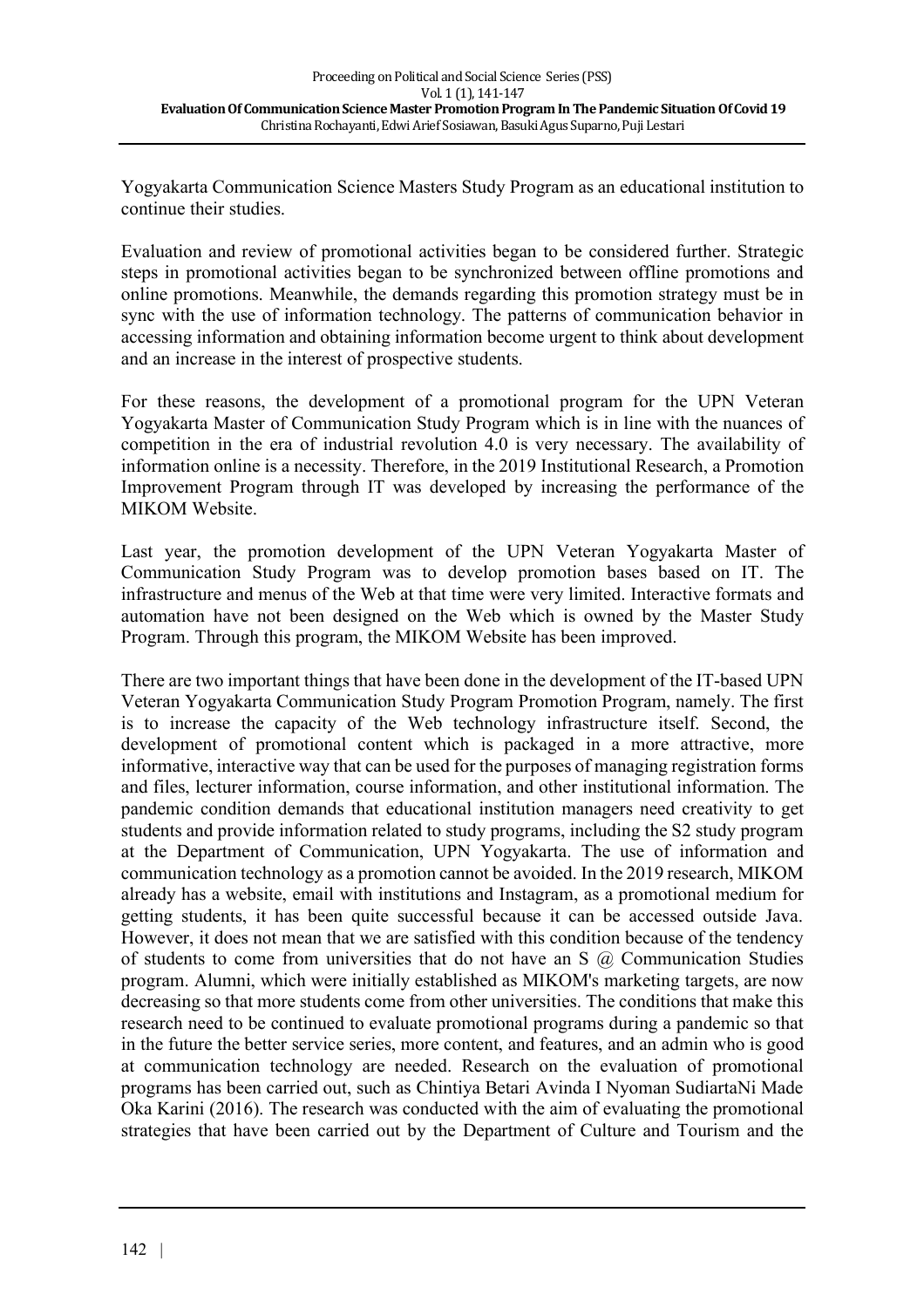obstacles it has experienced. Monica (2018) This study aims to analyze the implementation of PKRS at RSI Surabaya according to the standards set by the Ministry of Health of the Republic of Indonesia. Pamela Andeata, Titi Nur Vidyarini, Vita Monica (2019). This study aims to determine the evaluation of the strategy for the promotional program "Weekend Sale 2018" by Ciputra World Surabaya. Bernabas Wani (2018) This research aims to evaluate antecedent, transaction, outcomes of the boxing sports achievement development program in PPLP NTT. Research to evaluate previous promotional programs did not use internet media because it was not carried out in a pandemic. Research in 2019 for the MIKOM institution has succeeded in creating web internet networks, Instagram, and emails with the elmabga domain. For 2020, try to evaluate the development of promotional programs to communicate registration in order to get new students for the 2020 academic year and the obstacles faced

## **II. LITERATURE REVIEW**

Technology has no doubt about the productivity of an organization (Miller, 2002; Pace and Faules, 2000; Pacey, 1982). Technology can help the effectiveness and efficiency of a job. Therefore, technology is used for the production and consumption processes of a particular organization. The industrial revolution 1.0 to 4.0 also reflects that technology plays a very big role and contributes to the operational characteristics of an organization and a company.

Promotional programs are programs that are key to the continued existence of an organization and a company. Promotional activities include a wide range of activities that carry out the advertising function, public relations function, informational function, and entertainment function. In a revolutionary way, the existence of the internet has changed the way individuals, groups, organizations, companies, and governments communicate and interact. The Internet overcomes the barriers of space and time more radically than any previous invention of communication technology. Through the internet, the way a person delivers messages, how to receive messages, process messages, and interpret communication messages are very different.

A seller uses the internet to sell. Companies build digital economic ecosystems, develop ecommerce, create marketplaces, applications, startups, and more. The government uses it to develop public information systems based on artificial intelligence and smart cities. Internet technology has given rise to innovations in industry and business. New business models were born. For example, Amazon is an online retailer business model, Yahoo is a portal and directory. eBay is an online auction model. Hotmail is a web-based e-mail as a form of viral marketing that Microsoft later bought in 1997. Alibaba.com is a B2B (Business to Business) marketplace. Myspace is a virtual social network. Wikipedia is an open encyclopedia. Facebook is a social network and group network (Chaffay, 2000: 4-5). In other words, information technology in particular resulting from the convergence between telecommunication technology and computers has changed the face of industry in the country with what is known as Industry 4.0.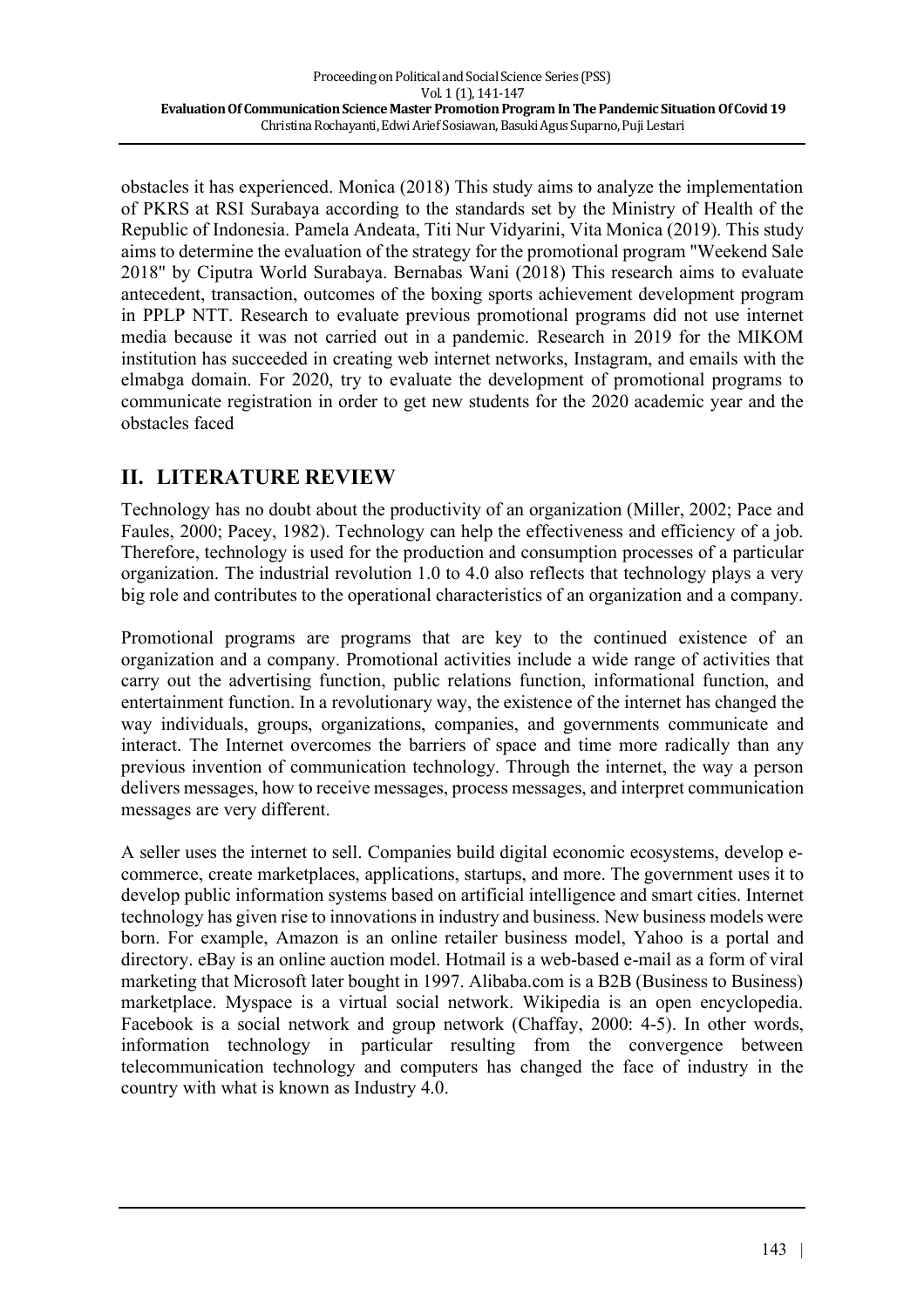Revolution 4.0 brings changes to all dimensions of human life, such as in the fields of business and economy, marketing, education, government, politics, and social affairs. Economic digitization was first introduced by D Tapscott (1996) and later mentioned another term-Wikinomics by E William (2009) which broadly opened up thoughts and opportunities about economic digitization. Economic digitalization according to the World Bank is an economic, social, and cultural system based on the use of digital ICT. Digitalization of marketing, information technology has facilitated and opened the possibility of virtual marketplace models, e-commerce, online marketing, online shopping, and online sales and purchase transactions. Promotion systems, Public Relations, and Advertising strategies as keys in marketing communication strategies have also shifted to migrating to digitalization. In the industrial era 4.0, the promotional media platform has also undergone changes and adjustments along with changes in communication behavior and changes in consumer behavior. Therefore, a media platform called digital media communication emerged, which is defined as facilitated communication through messages and interactive services delivered by a number of digital technology platforms such as the internet, web, blogs, social media, mobile phones, and the like (Chaffay, 2000)

Internet marketing itself is the use of the internet and related digital media used for existing marketing functions. A number of methods are used, including using the web. This method is used to facilitate interaction between organizations and consumers in terms of exchanging data between organizations and consumers so that they can meet consumer needs and what the organization offers.

Utilization of the Webby a company or organization, because it has main characteristics which include: 1) interactive applications; 2) Has a participatory system; 3) Encourage users to produce content; 4) Usage rating can be determined; 5) Exchange of data and 6) Enrich the use of messaging platforms and media. In the era of the industrial revolution 4.0, advertising and promotion media platforms were integrated into a number of media platforms. As has been explained that the web can be integrated into a number of media platforms. Web can be integrated with social media such as Facebook, Twitter, Instagram, and Youtube.

In an advertising and promotion media plan, as mentioned by Richard (2004) the media must be positioned as a message delivery system. That is, to get the expected results, the media must be integrated into the message delivery system. All consumer behavior in using media must be used for the simultaneous effect of the competitive advantage of each media used. The web has a distinct competitive advantage over Youtube. Twitter has the advantages of Instagram and vice versa. None of the media is able to meet the complexity of consumer behavior in using media. Therefore, as a message delivery system, advertising messages and promotional messages must arrive at their intended targets. Because consumers have different behavioral characteristics in using media, and the media used are different, including media consumption patterns, various media platforms are used in advertising and promotion programs by companies and organizations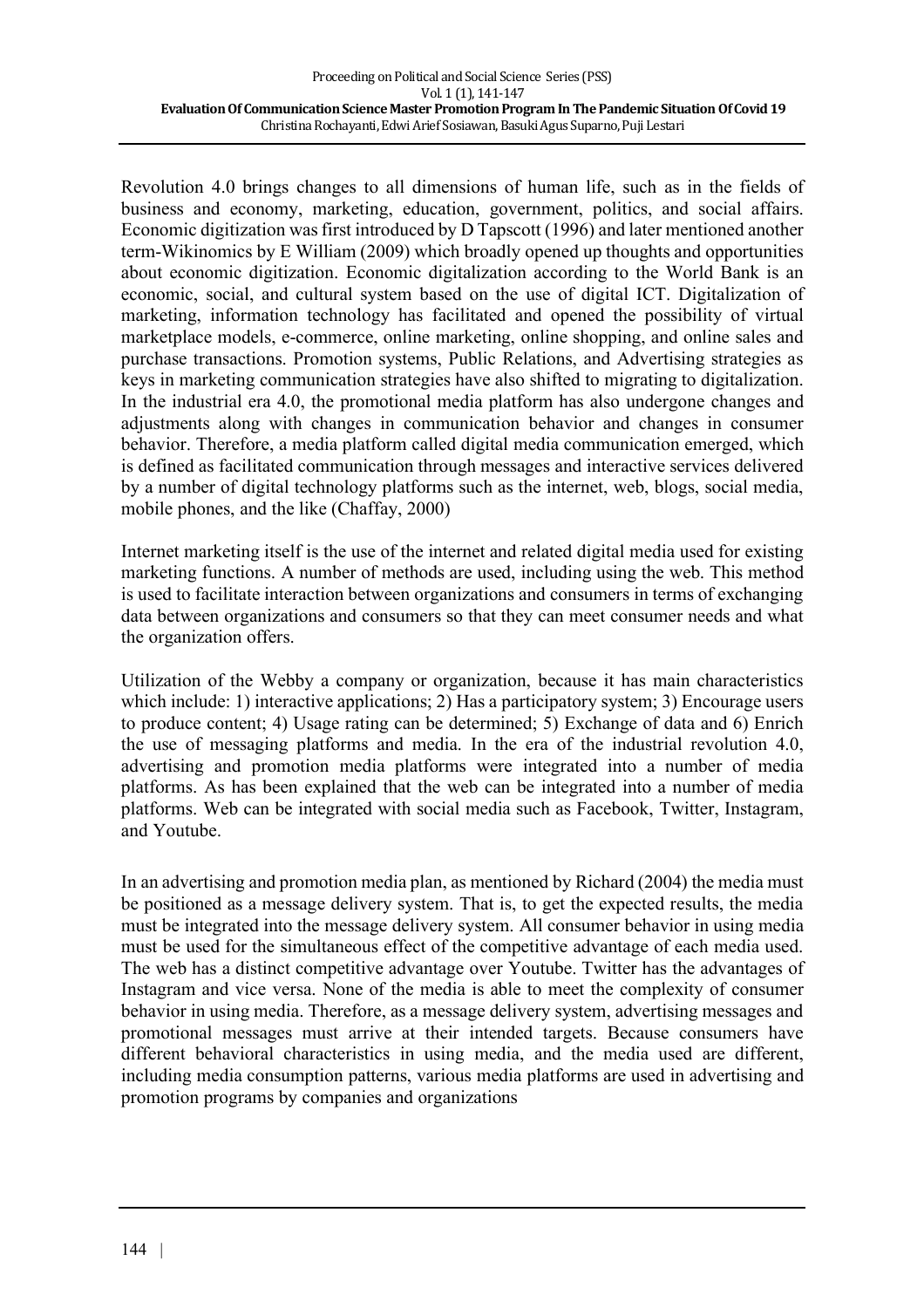# **III. RESEARCH METHODOLOGY**

This research method uses the Analysis and Evaluation of Website Platform and Infrastructure. This analysis is to determine the number of weaknesses that include the existing infrastructure on the Website, and then take steps to improve the Website infrastructure. This procedure is a kind of internal analysis and evaluation technique of a number of functions on the Website. Conducting a Focus Group Discussion, which brings together the technical and communication aspects of thinking that are used to maximize the function of the website of the UPN Veteran Yogyakarta Master of Communication Study Program technically and communicatively. Data triangulation techniques in developing the validity of the research data carried out. This method directs researchers in collecting data, that the author is obliged to use a variety of available data sources.

## **IV. FINDING AND DISCUSSION**

Evaluation of the Master of Communication Science (MIKOM) Media promotion program that has been successfully held for activities in the teaching and learning process in the results of institutional research in 2019 is the website mikom.upnyk.ac.id, Instagram  $@m$ ikomupnyk, and email with the UPN domain namely mikom $@m$ upnyk.ac .id. In its development, Instagram is no longer managed by students but by an admin who is specifically assigned to Mikom social media. This makes the development of Mikom more focused and more intense in producing information through existing media, especially for marketing the Mikom study program in picking up new student candidates during the Covid-19 pandemic. Evaluation for media development needs to reach to other platforms such as Facebook, Twitter, and others. In developing the Mikom website, a number of features that are more flexible are needed. However, the hosting provided by UPN is difficult to upgrade and adds other features and widgets such as adding the number of visitors, real-time contact fields, and others. The difficulty of upgrading features on the web is due to the lack of human resources for managing the information media platforms used. Meanwhile, the opportunity for UPN to have a cooperative telematics and PR team. Communication with UPN's telematics and Public Relations will improve the tangled threads of media management so that the delivery of information in the context of marketing Mikom becomes wider than all lines of social media.

The potential to involve students or certain vendors in managing social media in a professional manner. This is also to increase the sense of belonging of students. The existing media content is now more intense in publishing substantive matters. On Instagram, for example, such as information on Mikom new student admissions, holiday greetings, photos of activities, and activity news. While on the website, the content is for example the elaboration of new student registration information, news of activities, news of thesis guidance. The content is also made with an attractive and simple design so as not to generate ambiguity in the delivery of information. In contrast to the previous period, which only focused on the publication of activities, while registration information still relied on information on the mikom.upnyk.ac.id web which was not very communicative. Mikom's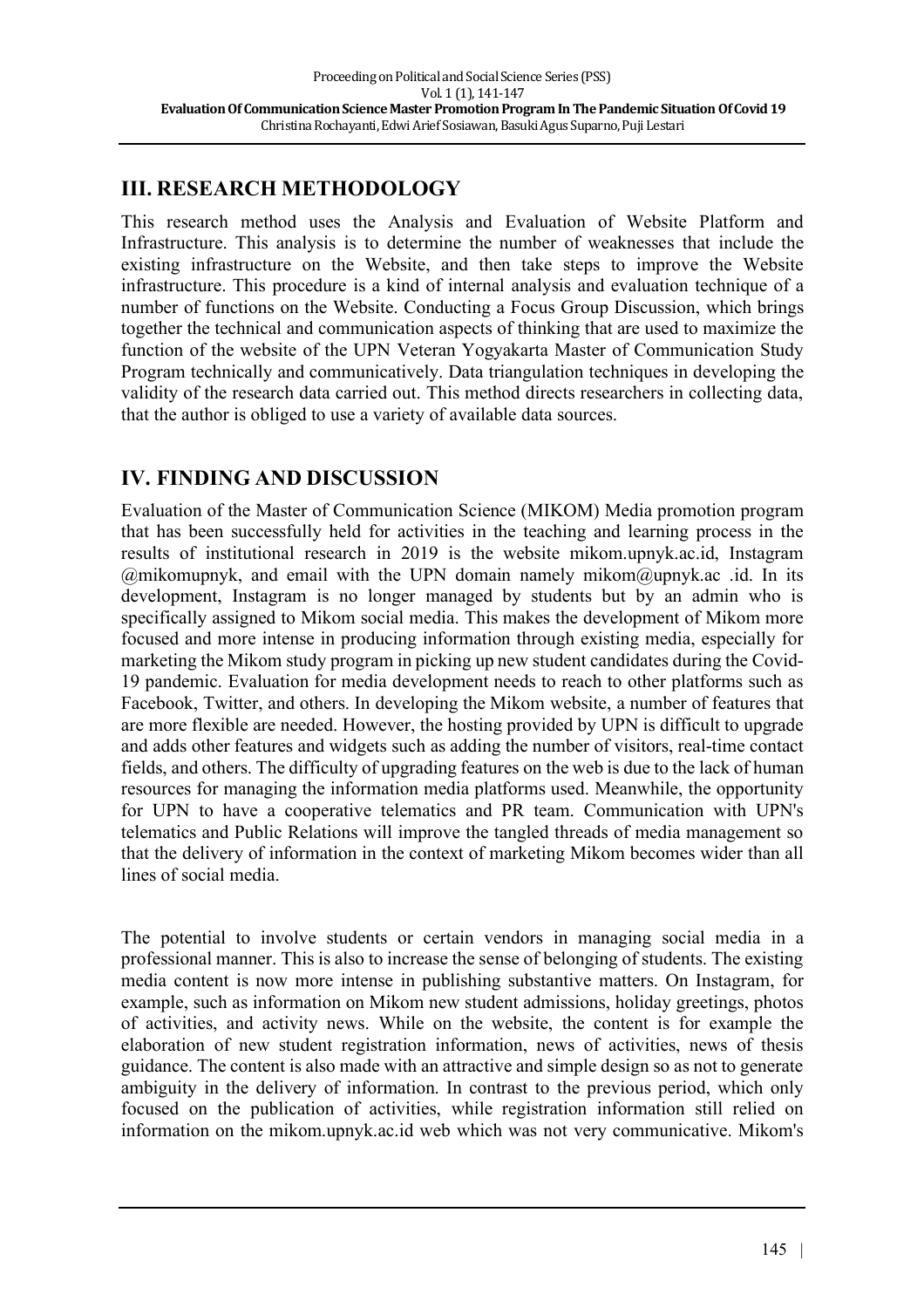social media content now also wants to highlight the color of the Mikom Study Program, namely purple. Previously, the Micom was branded with a blue color, but it was similar to the Communication Study Program so it needed an update and was in the process of updating. Based on the latest report from NapoleonCat, a Social Media Marketing analyst company based in Warsaw, Poland (Pertiwi Kompas.com.23/12/2019) until November 2019, the number of active Instagram users in Indonesia has reached 61,610,000, so it's not wrong if MIKOM uses Instagram as a media to promote new student admissions. Content that has been successfully provided on Instagram and the website has been more intense in publishing substantive matters. On Instagram, for example, such as information on Mikom new student admissions, holiday greetings, photos of activities, and activity news. Whereas on the website, the content is for example the elaboration of new student registration information, activity news, thesis guidance news. The content is also made with an attractive and simple design so as not to generate ambiguity in the delivery of information. In contrast to the previous period, which only focused on the publication of activities, while registration information still relied on information on the mikom.upnyk.ac.id web which was not very communicative.

Mikom's social media content now also wants to highlight the color of the Mikom Study Program, namely purple. Previously, the Micom was branded with a blue color, but it was similar to the Communication Study Program so it needed an update and was in the process of updating. The initial response to the use of Whatsapp media was limited to networks owned by the Department of Communication such as Alumni, Lecturers, and Education Personnel as well as the Academic Community at UPN Veteran Yogyakarta. After using Instagram and the web, there are prospective students who come from outside the UPN Department of Communication, either from one department or from across departments. Initial human resource management at the time of running this promotion only collaborated with the Coordinator of the Micom Study Program and one educational staff and was assisted by a lecturer in the department of communication science. By utilizing the network owned by all Alumni, Lecturers, and Education Personnel as well as the Academic Community at UPN Veteran Yogyakarta, initially, they were only able to capture only a limited number of alumni and after the existence of social media Instagram and the web could increase the number of student interest in Mikom.

The result of the next evaluation is limited human resources (HR) who handle online media. This manager is not specifically for admin managers but young lecturers who have duties as teachers. This causes dalma to deliver first-rate services often late. Special staff is needed to manage the admin to make it more optimal. There is data input adding more features so that more leverage can communicate with telematics authorities authorized to implement information systems. Even so, the student's interest is quite good because new students are not dominated by alumni but from various university graduates. This shows that MIKOM UPN is well-known, however, it must be prepared to carry out better promotional media and the use of more addictive media as currently communication via online media is becoming the mainstay. Content can be more diverse and detailed. In addition, the media through